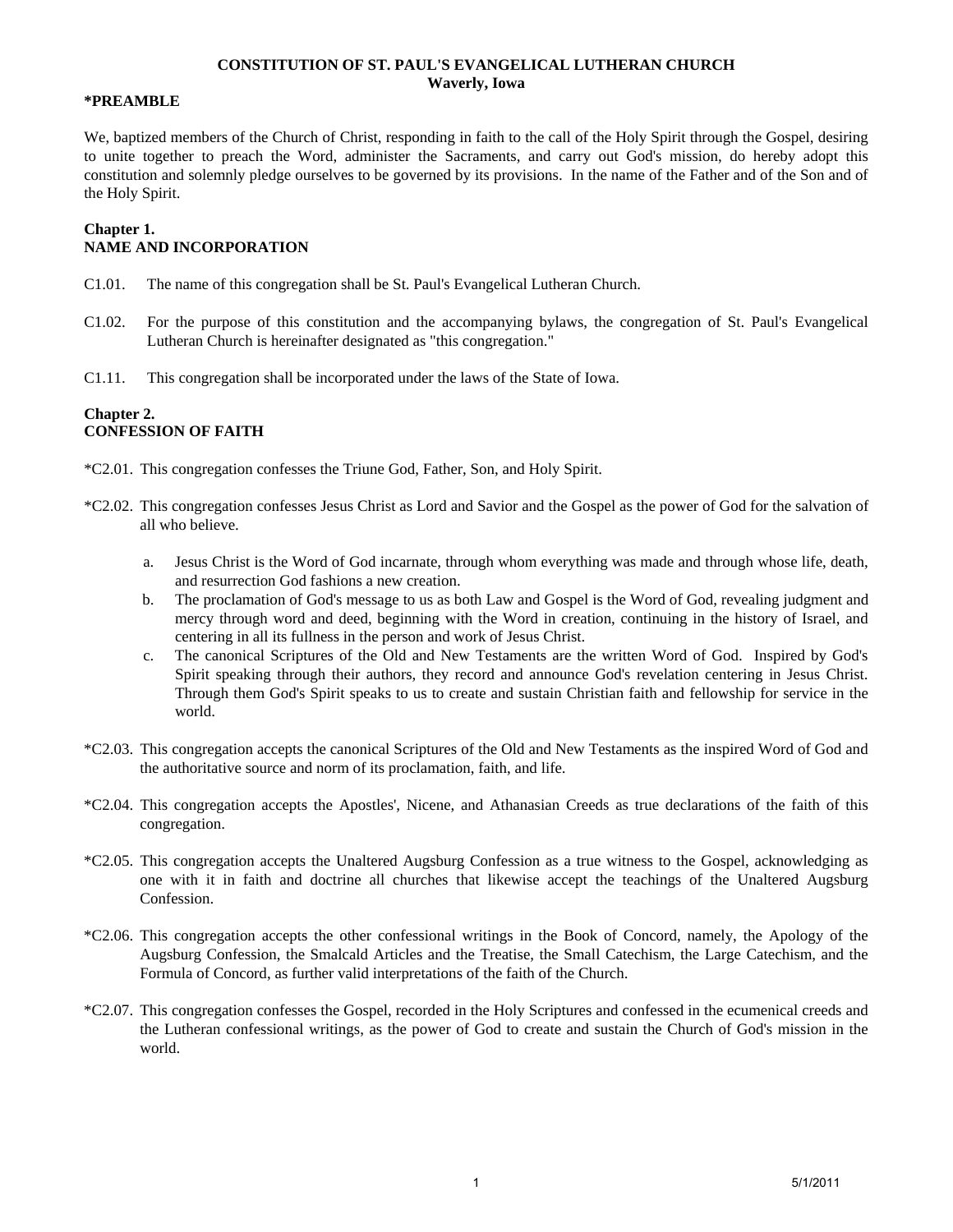# **Chapter 3. NATURE OF THE CHURCH**

- \*C3.01. All power in the Church belongs to our Lord Jesus Christ, its head. All actions of this congregation are to be carried out under his rule and authority.
- \*C3.02. The Church exists both as an inclusive fellowship and as local congregations gathered for worship and Christian service. Congregations find their fulfillment in the universal community of the Church, and the universal Church exists in and through congregations. The Evangelical Lutheran Church in America, therefore, derives its character and powers both from the sanction and representation of its congregations and from its inherent nature as an expression of the broader fellowship of the faithful. In length, it acknowledges itself to be in the historic continuity of the communion of saints; in breadth, it expresses the fellowship of believers and congregations in our day.

### **Chapter 4. STATEMENT OF PURPOSE**

- \*C4.01. The Church is a people created by God in Christ, empowered by the Holy Spirit, called and sent to bear witness to God's creative, redeeming, and sanctifying activity in the world.
- \*C4.02. To participate in God's mission, this congregation as part of the Church shall:
	- a. Worship God in proclamation of the Word and administration of the sacraments and through lives of prayer, praise, thanksgiving, witness, and service.
	- b. Proclaim God's saving Gospel of justification by grace for Christ's sake through faith alone, according to the apostolic witness in the Holy Scripture, preserving and transmitting the Gospel faithfully to future generations.
	- c. Carry out Christ's Great Commission by reaching out to all people to bring them to faith in Christ and by doing all ministry with a global awareness consistent with the understanding of God as Creator, Redeemer, and Sanctifier of all.
	- d. Serve in response to God's love to meet human needs, caring for the sick and aged, advocating dignity and justice for all people, working for peace and reconciliation among the nations, and standing with the poor and powerless, and committing itself to their needs.
	- e. Nurture its members in the Word of God so as to grow in faith and hope and love, to see daily life as the primary setting for the exercise of their Christian calling, and to use the gifts of the Spirit for their life together and for their calling in the world.
	- f. Manifest the unity given to the people of God by living together in the love of Christ and by joining with other Christians in prayer and action to express and preserve the unity which the Spirit gives.
- \*C4.03. To fulfill these purposes, this congregation shall:
	- a. Provide services of worship at which the Word of God is preached and the sacraments are administered.
	- b. Provide pastoral care and assist all members to participate in this ministry.
	- c. Challenge, equip, and support all members in carrying out their calling in their daily lives and in their congregation.
	- d. Teach the Word of God.
	- e. Witness to the reconciling Word of God in Christ, reaching out to all people.
	- f. Respond to human need, work for justice and peace, care for the sick and the suffering, and participate responsibly in society.
	- g. Motivate its members to provide financial support for the congregation's ministry and the ministry of other parts of the Evangelical Lutheran Church in America.
	- h. Foster and participate in interdependent relationships with other congregations, the synod, and the churchwide organization of the Evangelical Lutheran Church in America.
	- i. Foster and participate in ecumenical relationships consistent with churchwide policy.
- \*C4.04. This congregation shall develop an organizational structure to be described in the bylaws. The Congregation Council shall prepare descriptions of the responsibilities of each committee, task force, or other organizational group and shall review their actions. Such descriptions shall be contained in continuing resolutions in the section on the Congregation Council.
- \*C4.05. This congregation shall, from time to time, adopt a mission statement which will provide specific directions for its programs.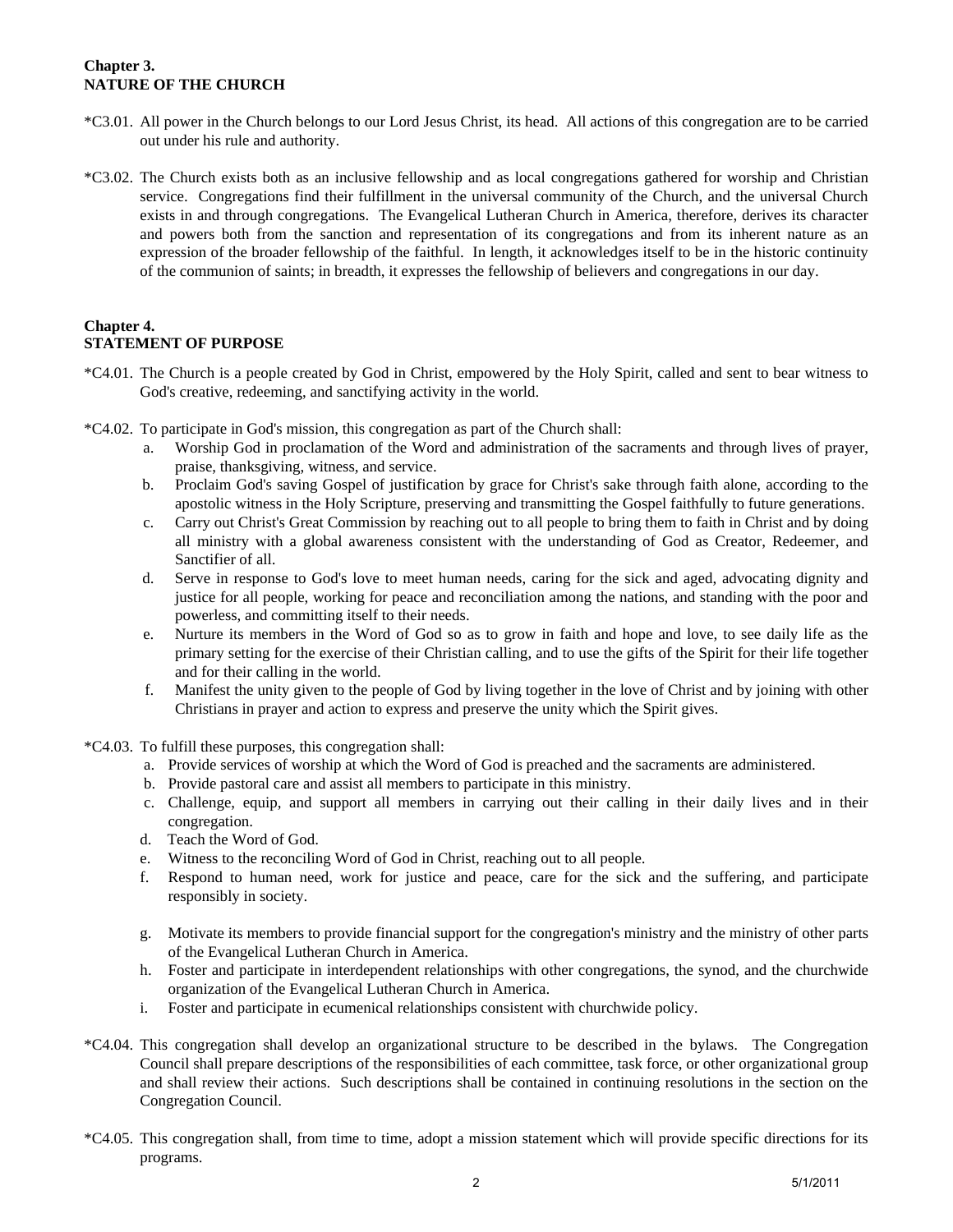### **Chapter 5. POWERS OF THE CONGREGATION**

- \*C5.01. The powers of this congregation are those necessary to fulfill its purpose.
- \*C5.02. The powers of this congregation are vested in the Congregation Meeting called and conducted as provided in this constitution and bylaws.
- \*C5.03. Only such authority as is delegated to the Congregation Council or other organizational units in this congregation's governing documents is recognized. All remaining authority is retained by the congregation. The congregation is authorized to:
	- a. call a pastor as provided in Chapter 9;
	- b. terminate the call of a pastor as provided in Chapter 9;
	- c. call or terminate the call of associates in ministry, deaconesses, and diaconal ministers in conformity with the applicable policy of the Evangelical Lutheran Church in America;
	- d. adopt amendments to the constitution, as provided in Chapter 17, and amendments to the bylaws, as specified in Chapter 16.
	- e. approve the annual budget;
	- f. acquire real and personal property by gift, devise, purchase, or other lawful means;
	- g. hold title to and use its property for any and all activities consistent with its purpose;
	- h. sell, mortgage, lease, transfer, or otherwise dispose of its property by any lawful means;
	- i. elect its officers and Congregation Council, and require the members of the council to carry out their duties in accordance with the constitution, bylaws, and continuing resolutions; and
	- j. terminate its relationship with the Evangelical Lutheran Church in America as provided in Chapter 6.
- \*C5.04. This congregation shall choose from among its voting members laypersons to serve as voting members of the Synod Assembly as well as persons to represent it at meetings of any conference, cluster, coalition, or other area subdivision of which it is a member. The number of persons to be elected by the congregation and other qualifications shall be as prescribed in guidelines established by this synod.

# **Chapter 6. CHURCH AFFILIATION**

- \*C6.01. This congregation shall be an interdependent part of the Evangelical Lutheran Church in America or its successor, and of the Northeastern Iowa Synod of the Evangelical Lutheran Church in America. This congregation is subject to the discipline of the Evangelical Lutheran Church in America.
- \*C6.02. This congregation accepts the Confession of Faith and agrees to the Purposes of the Evangelical Lutheran Church in America and shall act in accordance with them.
- \*C6.03. This congregation acknowledges its relationship with the Evangelical Lutheran Church in America in which:
	- a. This congregation agrees to be responsible for its life as a Christian community.
	- b. This congregation pledges its financial support and participation in the life and mission of the Evangelical Lutheran Church in America.
	- c. This congregation agrees to call pastoral leadership from the clergy roster of the Evangelical Lutheran Church in America in accordance with its call procedures except in special circumstances and with the approval of the bishop of the synod,
	- d. This congregation agrees to consider associates in ministry, deaconesses, and diaconal ministers for call to other staff positions in the congregation according to the procedures of the Evangelical Lutheran Church in America.
	- e. This congregation agrees to file this constitution and any subsequent changes to this constitution with the synod for review to ascertain that all of its provisions are in agreement with the constitution and bylaws of the Evangelical Lutheran Church in America and with the constitution of the synod.
- \*C6.04. Affiliation with the Evangelical Lutheran Church in America may be terminated as follows:
	- a. This congregation takes action to dissolve.
		- b. This congregation ceases to exist.
		- c. This congregation is removed from membership in the Evangelical Lutheran Church in America according to the procedures for discipline of the Evangelical Lutheran Church in America.
		- d. This congregation follows the procedures outlined in \*C6.05.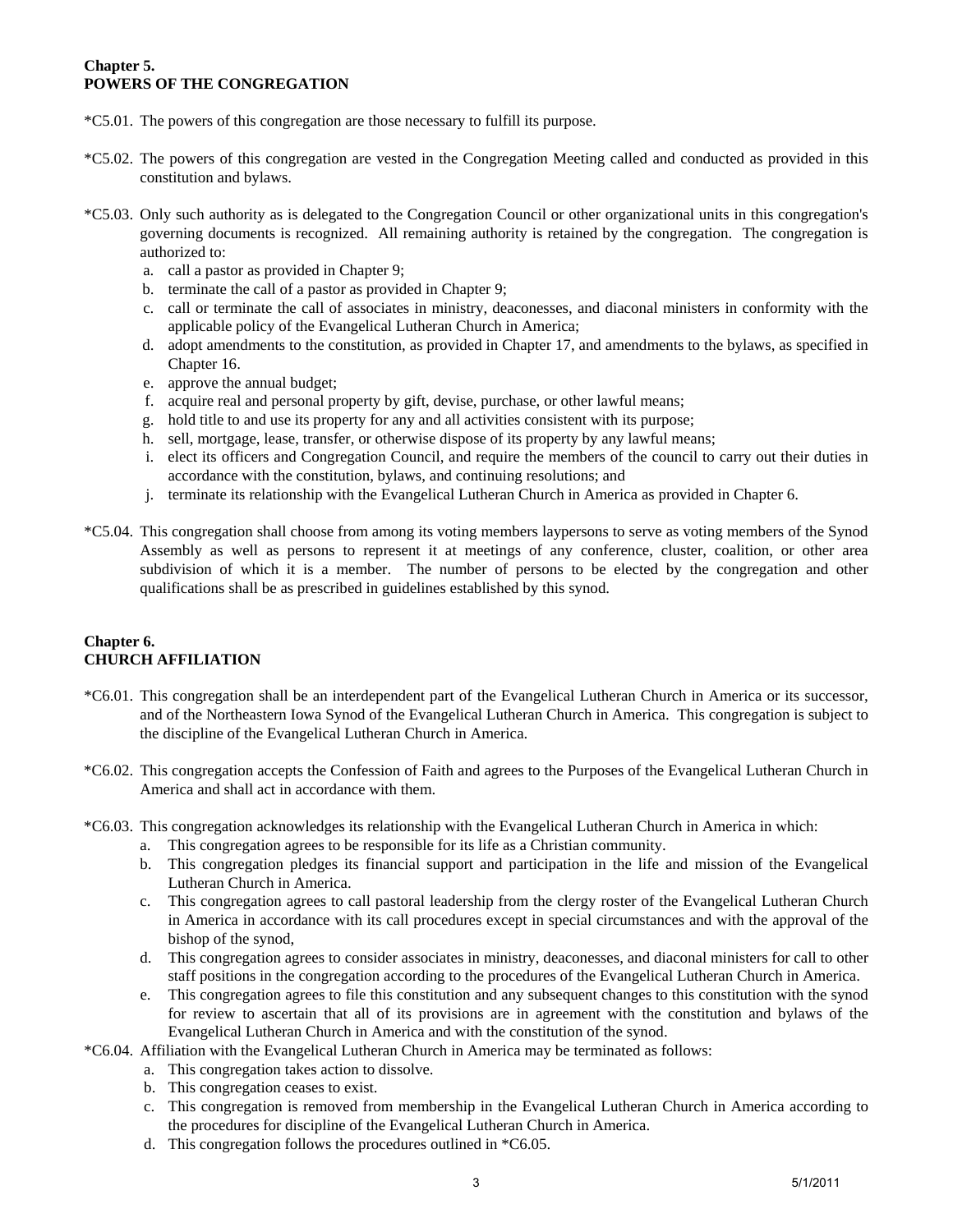- \*C6.05. This congregation may terminate its relationship with the Evangelical Lutheran Church in America by the following procedure:
	- a. A resolution indicating the desire of this congregation to terminate its relationship must be adopted at a legally called and conducted special meeting of this congregation by a two-thirds majority of the voting members present.
	- b. The secretary of this congregation shall submit a copy of the resolution to the synodical bishop and shall mail a copy of the resolution to voting members of this congregation. This notice shall be submitted within 10 days after the resolution has been adopted.
	- c. The bishop of the synod shall consult with this congregation during a period of at least 90 days.
	- d. If this congregation, after consultation, still desires to terminate its relationship, such action may be taken at a legally called and conducted special meeting by a two-thirds majority of the voting members present, at which meeting the bishop of the synod or an authorized representative shall be present. Notice of the meeting shall be mailed to all voting members at least 10 days in advance of the meeting.
	- e. A certified copy of the resolution to terminate its relationship shall be sent to the synodical bishop, at which time the relationship between this congregation and the Evangelical Lutheran Church in America shall be terminated.
	- f. Notice of termination shall be forwarded by the synodical bishop to the secretary of this church and published in the periodical of this church.
	- $g^{1}$ . Since this congregation was a member of the Lutheran Church in America, it shall be required, in addition to the foregoing provisions in \*C6.05., to receive synodical approval before terminating its membership in the Evangelical Lutheran Church in America.
	- $h^2$  Since this congregation was established by the Evangelical Lutheran Church in America, it shall be required, in addition to the foregoing provisions in \*C6.05., to receive synodical approval before terminating its membership in the Evangelical Lutheran Church in America.
- C6.06. If this congregation is considering relocation, it shall confer with the bishop of the synod in which it is territorially located and the appropriate program unit of the churchwide unit before any steps are taken leading to such action. The approval of the Synod Council shall be received before any such action is effected.
- **\*C6.07.** If this congregation considers developing an additional site to be used for worship, it shall confer with the bishop of the synod in which it is territorially located and the appropriate program unit of the churchwide organization before any steps are taken leading to such action.

# **Chapter 7. PROPERTY OWNERSHIP**

1

- \*C7.01. If this congregation ceases to exist, title to undisposed property shall pass to the Northeastern Iowa Synod of the Evangelical Lutheran Church in America.
- \*C7.02. If this congregation is removed from membership in the Evangelical Lutheran Church in America according to its procedure for discipline, title to property shall continue to reside in this congregation.
- \*C7.03.If a two-thirds majority of the voting members of this congregation present at a legally called and conducted special meeting of this congregation vote to transfer to another Lutheran church body, title to property shall continue to reside in this congregation. Before this congregation takes action to transfer to another Lutheran church body, it shall consult with representatives of the Northeastern Iowa Synod.
- \*C7.04. If a two-thirds majority of the voting members of this congregation present at a legally called and conducted special meeting of this congregation vote to become independent or relate to a non-Lutheran church body, title to property of this congregation shall continue to reside in this congregation only with the consent of the Synod Council. The Synod Council, after consultation with this congregation by the established synodical process, may give approval to the request to become independent or to relate to a non-Lutheran church body, in which case title shall remain with the majority of this congregation. If the Synod Council fails to give such approval, title shall remain with those members who desire to continue as a congregation of the Evangelical Lutheran Church in America.

<sup>1</sup> *This provision is to be used in the constitutions of all congregations that formerly were a part of the Lutheran Church in America, in accord with provision 9.62.g. in the* Constitution, Bylaws, and Continuing Resolutions of the Evangelical Lutheran Church in America. <sup>2</sup>

*This provision is to be used in the constitutions of all congregations that have been established by the Evangelical Lutheran Church in America, in accord with provision 9.62.h. in the* Constitution, Bylaws, and Continuing Resolutions of the Evangelical Lutheran Church in America. 4 5/1/2011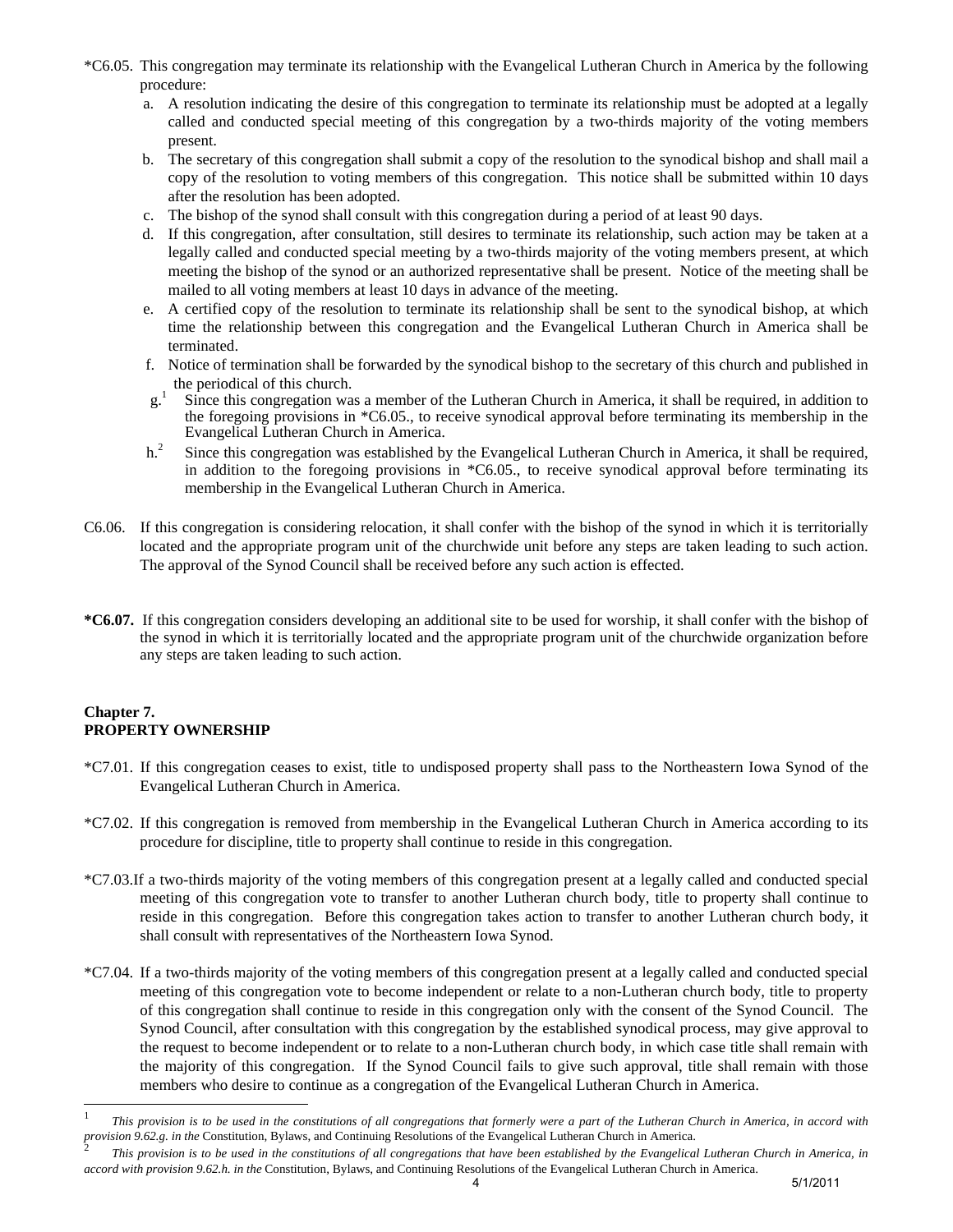# **Chapter 8. MEMBERSHIP**

- \*C8.01. Members of this congregation shall be those baptized persons on the roll of this congregation at the time that this constitution is adopted and those who are admitted thereafter and who have declared and maintain their membership in accordance with the provisions of this constitution and its bylaws.
- \*C8.02. Members shall be classified as follows:
	- a. *Baptized* members are those persons who have been received by the Sacrament of Holy Baptism in this congregation, or, having been previously baptized in the name of the Triune God, have been received by certificate of transfer from other Lutheran congregations or by affirmation of faith.
	- b. *Confirmed* members are baptized persons who have been confirmed in this congregation, those who have been received by adult baptism or by transfer as confirmed members from other Lutheran congregations, or baptized persons received by affirmation of faith.
	- c. *Voting* members are confirmed members. Such confirmed members, during the current or preceding calendar year, shall have communed in this congregation and shall have made a contribution of record to this congregation. Members of this congregation who have satisfied these basic standards shall have the privilege of voice and vote at every regular and special meeting of the congregation.
	- d. *Associate* members are persons holding membership in other Christian congregations who wish to retain such membership but desire to participate in the life and mission of this congregation, or persons who wish to retain a relationship with this congregation while being members of other congregations. They have all the privileges and duties of membership except voting rights and eligibility for elected offices or membership on the Congregation Council of this congregation.
- \*C8.03. All applications for confirmed membership shall be submitted to and shall require the approval of the Congregation Council.
- \*C8.04. It shall be the privilege and duty of members of this congregation to:
	- a. make regular use of the means of grace, both Word and sacraments;
	- b. live a Christian life in accordance with the Word of God and the teachings of the Lutheran church; and
	- c. support the work of this congregation, the synod, and the churchwide organization of the Evangelical Lutheran Church in America through contributions of their time, abilities, and financial support as biblical stewards.
- \*C8.05. Membership in this congregation shall be terminated by any of the following:
	- a. death;
	- b. resignation;
	- c. transfer or release;
	- d. disciplinary action by the Congregation Council; or
	- e. removal from the roll due to inactivity as defined in the bylaws.

Such persons who have been removed from the roll of members shall remain persons for whom the Church has a continuing pastoral concern.

#### **Chapter 9. THE PASTOR**

- \*C9.01. Authority to call a pastor shall be in this congregation by at least a two-thirds majority ballot vote of members present and voting at a meeting legally called for that purpose. Before a call is issued, the officers, or a committee elected by the Congregation Council to recommend the call, shall seek the advice and help of the bishop of the synod.
- \*C9.02. Only a member of the clergy roster of the Evangelical Lutheran Church in America or a candidate for the roster of ordained ministers who has been recommended for the congregation by the synodical bishop may be called as a pastor of this congregation.
- \*C9.03. Consistent with the faith and practice of the Evangelical Lutheran Church in America,
	- a. Every ordained minister shall:
		- 1) preach the Word;
		- 2) administer the sacraments;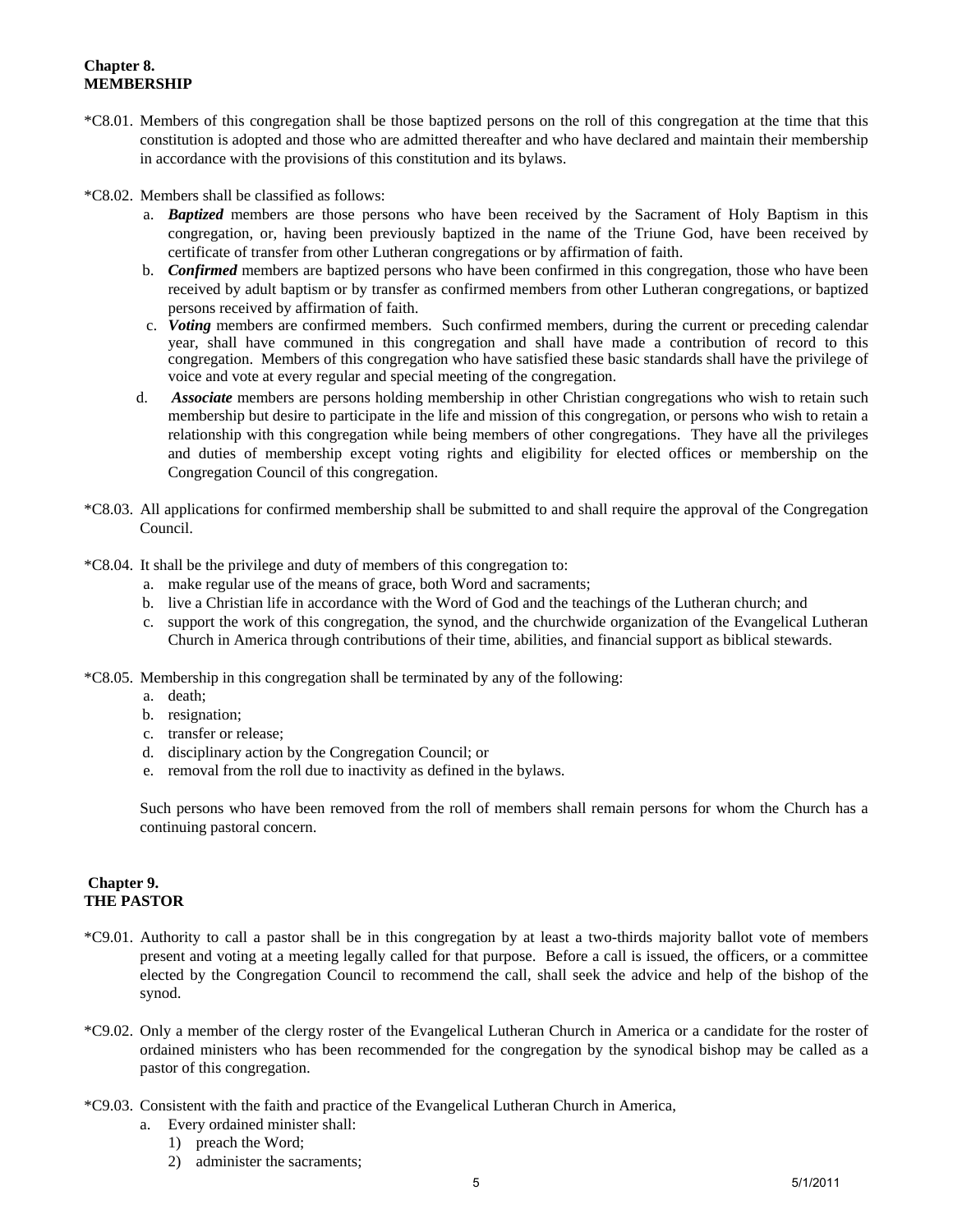- 3) conduct public worship;
- 4) provide pastoral care; and
- 5) speak publicly to the world in solidarity with the poor and oppressed, calling for justice and proclaiming God's love for the world.
- b. Each ordained minister with a congregational call shall, within the congregation:
	- 1) offer instruction, confirm, marry, visit the sick and distressed, and bury the dead;
	- 2) supervise all schools and organizations of this congregation;
	- 3) install regularly elected members of the Congregation Council; and
	- 4) with the council, administer discipline.
- c. Every pastor shall:
	- 1) strive to extend the Kingdom of God in the community, in the nation, and abroad;
	- 2) seek out and encourage qualified persons to prepare for the ministry of the Gospel;
	- 3) impart knowledge of this church and its wider ministry through distribution of its periodicals and other publications; and
	- 4) endeavor to increase the support given by the congregation to the work of the churchwide organization of the Evangelical Lutheran Church in America (ELCA) and of the Northeastern Iowa Synod of the ELCA.
- \*C9.04. The specific duties of the pastor, compensation, and other matters pertaining to the service of the pastor shall be included in a letter of call, which shall be attested by the bishop of the synod.
- \*C9.05. a. The call of a congregation, when accepted by a pastor, shall constitute a continuing mutual relationship and commitment, which, except in the case of the death of the pastor, shall be terminated only following consultation with the synodical bishop and for the following reasons:
	- 1) mutual agreement to terminate the call or the completion of a call for a specific term;
	- 2) resignation of the pastor, which shall become effective, unless otherwise agreed, 30 days after the date on which it was submitted;
	- 3) inability to conduct the pastoral office effectively in the congregation in view of local conditions, without reflection on the competence or the moral and spiritual character of the pastor;
	- 4) the physical or mental incapacity of the pastor;
	- 5) disqualification of the pastor through discipline on grounds of doctrine, morality, or continued neglect of duty;
	- 6) the dissolution of the congregation or the termination of a parish arrangement; or
	- 7) suspension of the congregation as a result of discipline proceedings.
	- b. When allegations of physical or mental incapacity of the pastor or ineffective conduct of the pastoral office have come to the attention of the bishop of the synod, the bishop in his or her sole discretion may, or when such allegations have been brought to the synod's attention by an official recital of allegations by the Congregation Council or by a petition signed by at least one-third of the voting members of the congregation, the bishop shall, investigate such conditions personally in company with a committee of two ordained ministers and one layperson.
	- c. In the case of alleged physical or mental incapacity, competent medical testimony shall be obtained. When such disability is evident, the bishop of the synod with the advice of the committee shall declare the pastorate vacant. Upon the restoration of a disabled pastor to health, the bishop of the synod shall take steps to enable the pastor to resume the ministry, either in the congregation last served or in another field of labor.
	- d. In the case of alleged local difficulties which imperil the effective functioning of the congregation, all concerned persons shall be heard, after which the bishop of the synod together with the committee described in \*C9.05.b. shall decide on the course of action to be recommended to the pastor and the congregation. If they agree to carry out such recommendations, no further action shall be taken by the synod. If either party fails to assent, the congregation may dismiss the pastor at a legally called meeting after consultation with the bishop either (a) by a two-thirds majority vote of the voting members present and voting where the bishop and the committee did not recommend termination of the call, or (b) by a simple majority vote of the voting members present and voting where the bishop and the committee recommended termination of the call.
	- e. If, in the course of proceedings described in \*C9.05.d., the committee concludes that there may be grounds for disciplinary action, the committee shall make recommendations concerning disciplinary action to the synodical bishop who may bring charges, in accordance with the provisions of the constitution and bylaws of the Evangelical Lutheran Church in America and the constitution of this synod.
	- f. If, following the appointment of the committee described in \*C9.05.b. or d., it should become apparent that the pastoral office cannot be conducted effectively in the congregation(s) being served by the ordained minister due to local conditions, the bishop of the synod may temporarily suspend the pastor from service in the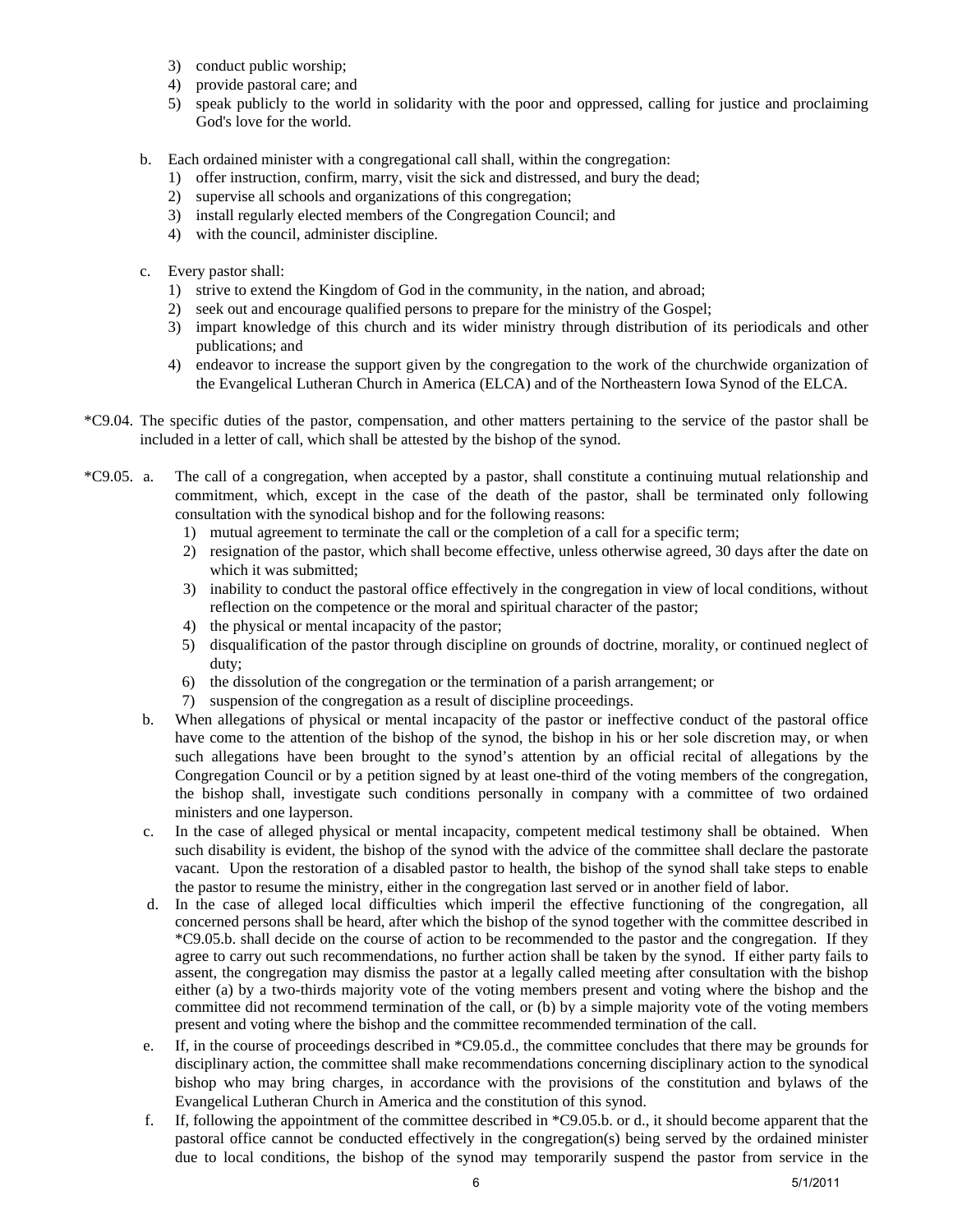congregation(s) without prejudice and with pay provided through a joint synodical and churchwide fund and with housing provided by the congregation(s).

- \*C9.06. At a time of a pastoral vacancy, an interim pastor shall be appointed by the bishop of the synod with the consent of this congregation or the Congregation Council.
- \*C9.07. During the period of service, an interim pastor shall have the rights and duties in the congregation of a regularly called pastor and may delegate the same in part to a supply pastor with the consent of the bishop of the synod and this congregation or the Congregation Council. The interim pastor and any ordained pastor providing assistance shall refrain from exerting influence in the selection of a pastor.
- \*C9.08. This congregation shall make satisfactory settlement of all financial obligations to a former pastor before calling a successor. A pastor shall make satisfactory settlement of all financial obligations to this congregation before beginning service in a call to another congregation or employment in another ministry setting related to the Evangelical Lutheran Church in America.
- \*C9.09. When a pastor is called to serve in company with another pastor or pastors, the privileges and responsibilities of each pastor shall be specified in documents to accompany the call and to be drafted in consultation involving the pastors, the Congregation Council, and the bishop of the synod. As occasion requires, the documents may be revised through a similar consultation.
- \*C9.11. With the approval of the bishop of the synod, the congregation may depart from \*C9.05.a. and call a pastor for a specific term. Details of such calls shall be in writing setting forth the purpose and conditions involved. Prior to the completion of a term, the bishop or a designated representative of the bishop shall meet with the pastor and representatives of the congregation for a review of the call. Such a call may also be terminated before its expiration in accordance with the provisions of \*C9.05.a.
- \*C9.12. The pastor of this congregation:
	- a. shall keep accurate parochial records of all baptisms, confirmations, marriages, burials, communicants, members received, members dismissed, or members excluded from the congregation;
	- b. shall submit a summary of such statistics annually to the synod; and
	- c. shall become a member of this congregation upon receipt and acceptance of the letter of call. In a parish of multiple congregations, the pastor shall hold membership in one of the congregations.
- \*C9.13. The pastor(s) shall submit a report of his or her ministry to the bishop of the synod at least 90 days prior to each regular meeting of the Synod Assembly.
- \*C9.14. The parochial records of this congregation shall be maintained by the pastor and shall remain the property of the congregation. The secretary of this congregation shall attest in writing to the bishop of this synod that such records have been placed in his or her hands in good order by a departing pastor before the installation of that pastor in another field of labor or the granting by the synod of retired status to the pastor.
- C9.15. Under special circumstances, subject to the approval of the synodical bishop and the concurrence of this congregation, an ordained minister of a church body with which the Evangelical Lutheran Church in America officially has established a relationship of full communion may serve temporarily as pastor of this congregation under a contract between the congregation and the ordained minister in a form proposed by the synodical bishop and approved by the congregation.

#### **Chapter 10. CONGREGATION MEETING**

- C10.01. The annual meeting of this congregation shall be held at a time specified in the bylaws.
- C10.02. A special Congregation Meeting may be called by the pastor(s), the Congregation Council, or the president of this congregation, and shall be called by the president of this congregation upon the written request of twenty-five (25) voting members. The call for each special meeting shall specify the purpose for which it is to be held and no other business shall be transacted.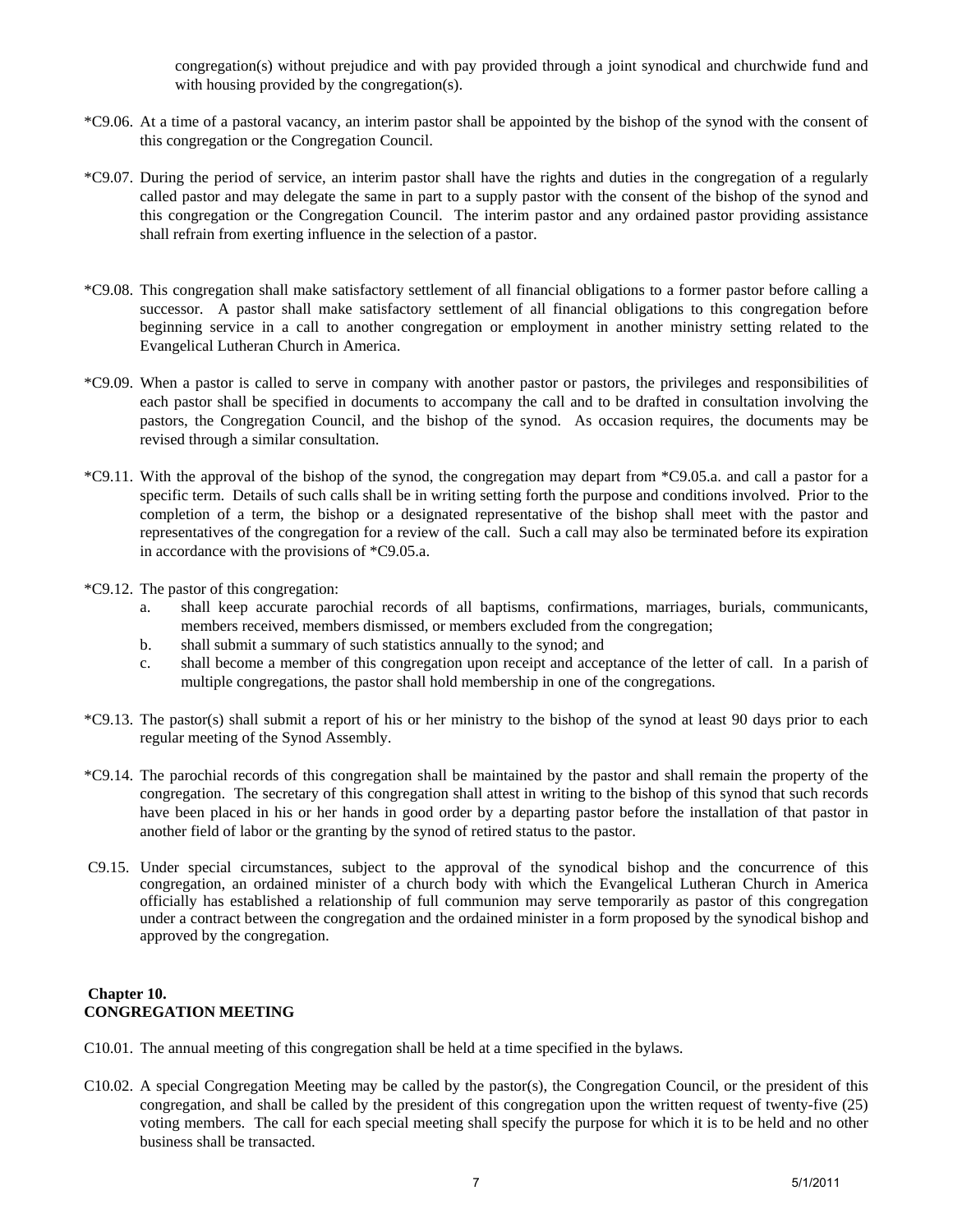- C10.03. Notice of all meetings of this congregation shall be given at the services of worship on the preceding two consecutive weekends and by regular or electronic mail to all (voting) members at least 10 days in advance of the date of the meeting.
- C10.04. One hundred (100) voting members shall constitute a quorum.
- C10.05. Voting by proxy or by absentee ballot shall not be permitted.
- C10.06. All actions by the congregation shall be by majority vote except as otherwise provided in this constitution.
- C10.07. Robert's Rules of Order, latest edition, shall govern parliamentary procedure of all meetings of this congregation.

# **Chapter 11.**

#### **OFFICERS**

C11.01. The officers of this congregation and their duties shall be designated in the bylaw.

# **Chapter 12. CONGREGATION COUNCIL**

C12.01. The Congregation Council and its duties shall be designated in the bylaws.

### **Chapter 13. CONGREGATION BOARDS & COMMITTEES**

C13.01. Congregation boards and committees and their duties shall be specified in the bylaws.

# **Chapter 14. ORGANIZATIONS WITHIN THE CONGREGATION**

- C14.01.Special interest groups, other than those of the official organizations of the Evangelical Lutheran Church in America, may be organized only after authorization has been given by the Congregation Council (and specified in a continuing resolution).
- C14.02. The finances of all organizations of the church shall be maintained under the church council policies.

# **Chapter 15. DISCIPLINE OF MEMBERS AND ADJUDICATION**

 \*C 15.01.Denial of the Christian faith as described in this constitution, conduct grossly unbecoming a member of the Church of Christ, or persistent trouble-making in this congregation are sufficient cause for discipline of a member. Prior to disciplinary action, reconciliation will be attempted following Matthew 18:15-17, proceeding through these successive steps:

 a) private admonition by the pastor, b) admonition by the pastor in the presence of two or three witnesses, and c) citation to appear before the Congregation Council. If for any reason, the pastor is unable to administer the admonitions required by a. and b. hereof, the president (if not the pastor) or vice president shall administer such admonitions.

\*C15.02.The process for discipline of a member of the congregation shall be governed as prescribed by the chapter on discipline in the *Constitution, Bylaws, and Continuing Resolutions of the Evangelical Lutheran Church in America.* If discipline against a member proceeds beyond counseling and admonition by the pastor, charges against the accused member(s) that are specific and in writing shall be prepared by member(s) of the congregation who shall sign the charges as the accuser(s). The written charges shall be filed with the pastor, who shall advise the Congregation Council of the need to issue a written citation to the accused and the accusers that specifies the time and place of the hearing before the Congregation Council. The written charges shall accompany the written citation to the accused. The written citation that specifies the time and place of the hearing before the Congregation Council and requests the presence of a member charged with the offense shall be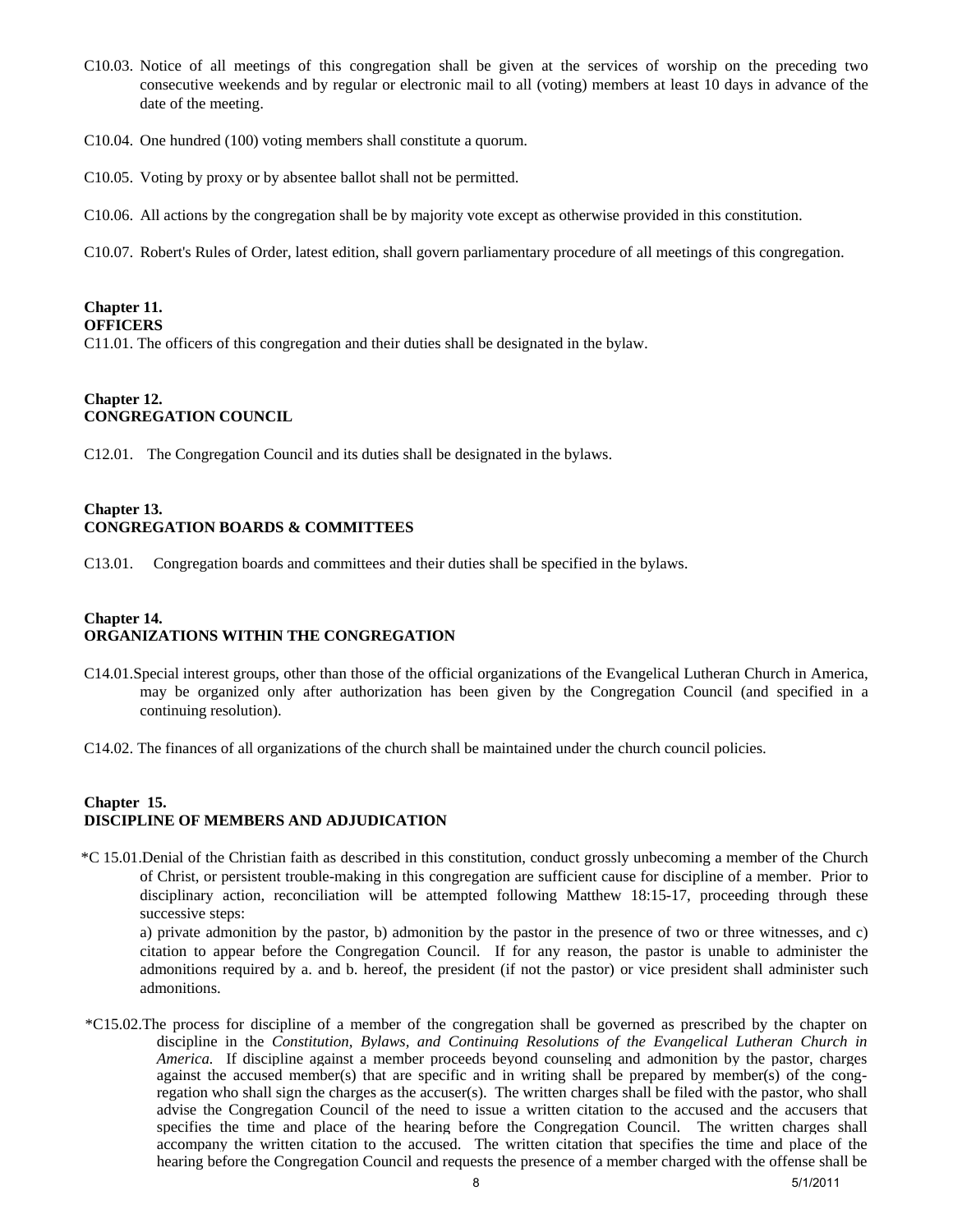sent at least ten days prior to the meeting. If the member charged with the offense fails to appear at the scheduled hearing, the Congregation Council may proceed with the hearing and may pass judgment in the member's absence.

- \*C15.03.Members of the Congregation Council who participate in the preparation of the written charges or who present evidence or testimony in the hearing before the Congregation Council are disqualified from voting upon the question of the guilt of the accused member. Should the allegations be sustained by a two-thirds majority vote of the members of the Congregation Council who are not disqualified but who are present and voting, and renewed admonition prove ineffectual, the council shall impose one of the following disciplinary actions:
	- a. censure before the council or congregation;
	- b. suspension from membership for a definite period of time; or
	- c. exclusion from membership in this congregation.

Disciplinary actions b. and c. shall be delivered to the member in writing.

- \*C15.04.The member against whom disciplinary action has been taken by the Congregation Council shall have the right to appeal the decision to the Synod Council. Such right may not be abridged and the decision of the Synod Council shall be final.
- \*C15.05.Disciplinary actions may be reconsidered and revoked by the Congregation Council upon receipt of a) evidence that injustice has been done or b) evidence of repentance and amendment.
- **\*C15.06.** For disciplinary actions in this congregation, "due process" shall be observed as specified in 20.41.04. in the *Constitution, Bylaws, and Continuing Resolutions of the Evangelical Lutheran Church in America.*
- **\*C15.07.** No member of a congregation shall be subject to discipline for offenses that the Congregation Council has previously heard and decided, unless so ordered by the Synod Council after an appeal.

#### \*C15.10.**Adjudication**

\*C15.11.When there is disagreement among factions within this congregation on a substantive issue that cannot be resolved by the parties, members of this congregation shall have access to the synodical bishop for consultation after informing the chair of the Congregation Council of their intent. If the consultation fails to resolve the issue(s), the Consultation Committee of the synod shall consider the matter. If the Consultation Committee of the synod shall fail to resolve the issue(s), the matter shall be referred to the Synod Council, whose decision shall be final.

#### **Chapter 16. BYLAWS**

- \*C16.01. This congregation may adopt bylaws. No bylaw may conflict with this constitution.
- \*C16.02. Bylaws may be adopted or amended at any legally called meeting of this congregation with a quorum present by a majority vote of those voting members present and voting.
- \*C16.03. Changes to the bylaws may be proposed by any voting member provided, however, that such additions or amendments be submitted in writing to the Congregation Council at least 60 days before a regular or special Congregation Meeting called for that purpose and that the Congregation Council notify the members of the proposal with its recommendations at least 30 days in advance of the Congregation Meeting.
- \*C16.04. Approved changes to the bylaws shall be sent by the secretary of this congregation to the synod.

# **Chapter 17. AMENDMENTS**

- \*C17.01. Amendments to this constitution may be proposed by at least five voting members or by the Congregation Council. Proposals must be filed in writing with the Congregation Council 60 days before formal consideration by this congregation at its regular or special meeting called for that purpose. The Congregation Council shall notify the members of the proposal with the council's recommendations at least 30 days in advance of the meeting.
- \*C17.02. A proposed amendment to this constitution shall:
	- a. be approved at a legally called meeting according to this constitution by a majority vote of those present and voting;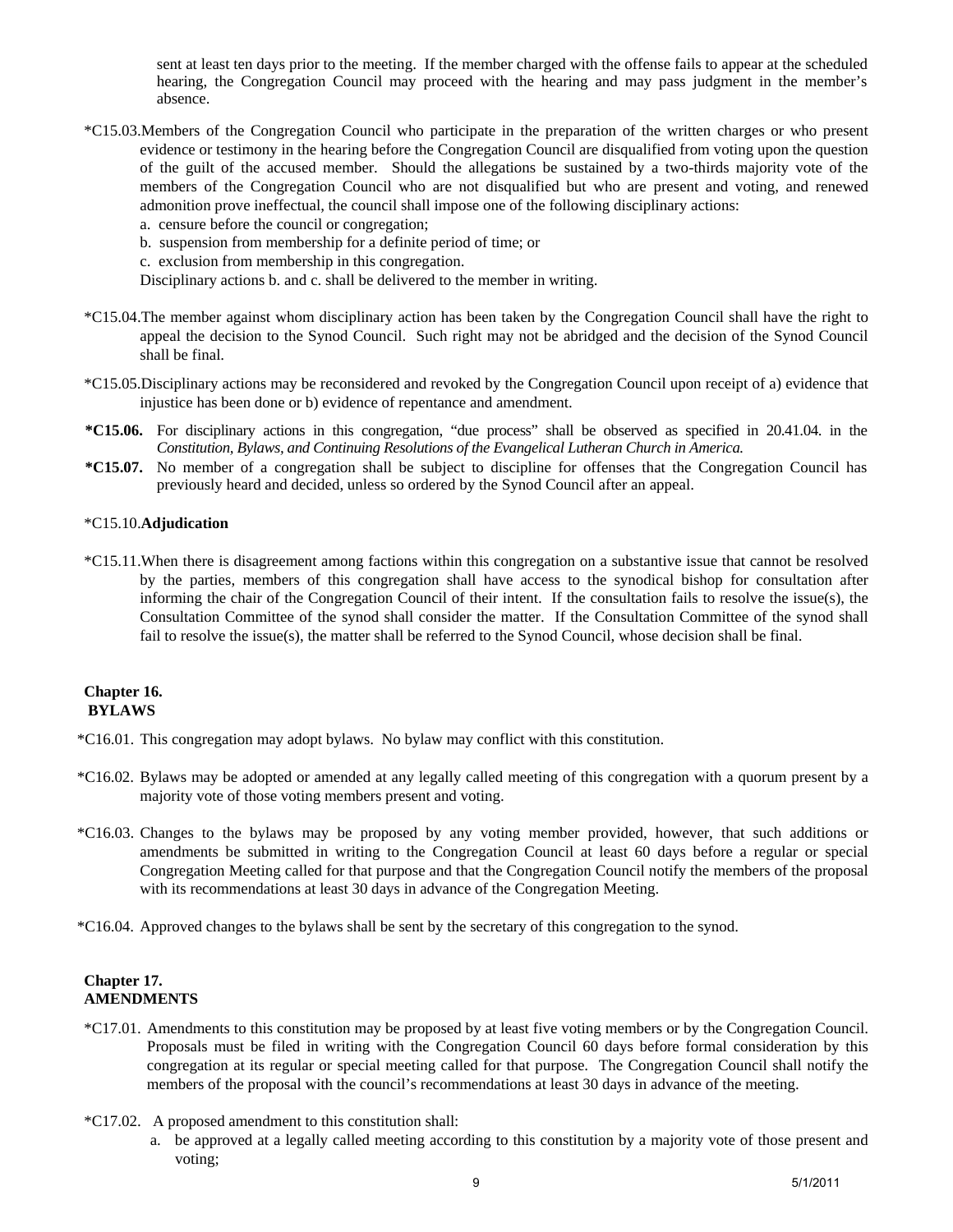- b. be ratified without change at the next annual meeting by a two-thirds majority vote of those present and voting; and
- c. have the effective date included in the resolution and noted in the constitution.
- \*C17.03. Any amendments to this constitution shall be sent by the secretary of this congregation to the synod. The amendment shall become effective within 120 days from the date of the receipt of the notice by the synod unless the synod informs this congregation that the amendment is in conflict with the constitution and bylaws of the Evangelical Lutheran Church in America, or the constitution of the Northeastern Iowa Synod.
- \*C17.04. Whenever the *Model Constitution for Congregations* is amended by the Churchwide Assembly, this constitution may be amended to reflect any such amendment by a simple majority vote at any subsequent meeting of the congregation without presentation at a prior meeting of the congregation, provided that the Congregation Council has submitted by mail notice to the congregation of such an amendment or amendments at least 30 days prior to the meeting. Following the adoption of an amendment, the secretary of the congrgation shall submit a copy thereof to the synod, consistent with \*C17.03.

### **Chapter 18. CONTINUING RESOLUTIONS**

- **\*C18.01.** The congregation in a legally called meeting or the Congregation Council may enact continuing resolutions. Such continuing resolutions may not conflict with the constitution or bylaws of this congregation.
- **\*C18.02.** Continuing resolutions shall be enacted or amended by a majority vote of a meeting of the congregation or a twothirds vote of all voting members of the Congregation Council.

# **Chapter 19 INDEMNIFICATION**

\*C19.01. Consistent with the provisions of the laws under which this congregation is incorporated, this congregation may adopt provisions providing indemnification for each person who, by reason of the fact that such person is or was a Congregation Council member, officer, employee, agent, or other member of any committee of this congregation, was or is threatened to be made a party to any threatened, pending, or completed civil, criminal, administrative, arbitration, or investigative proceeding.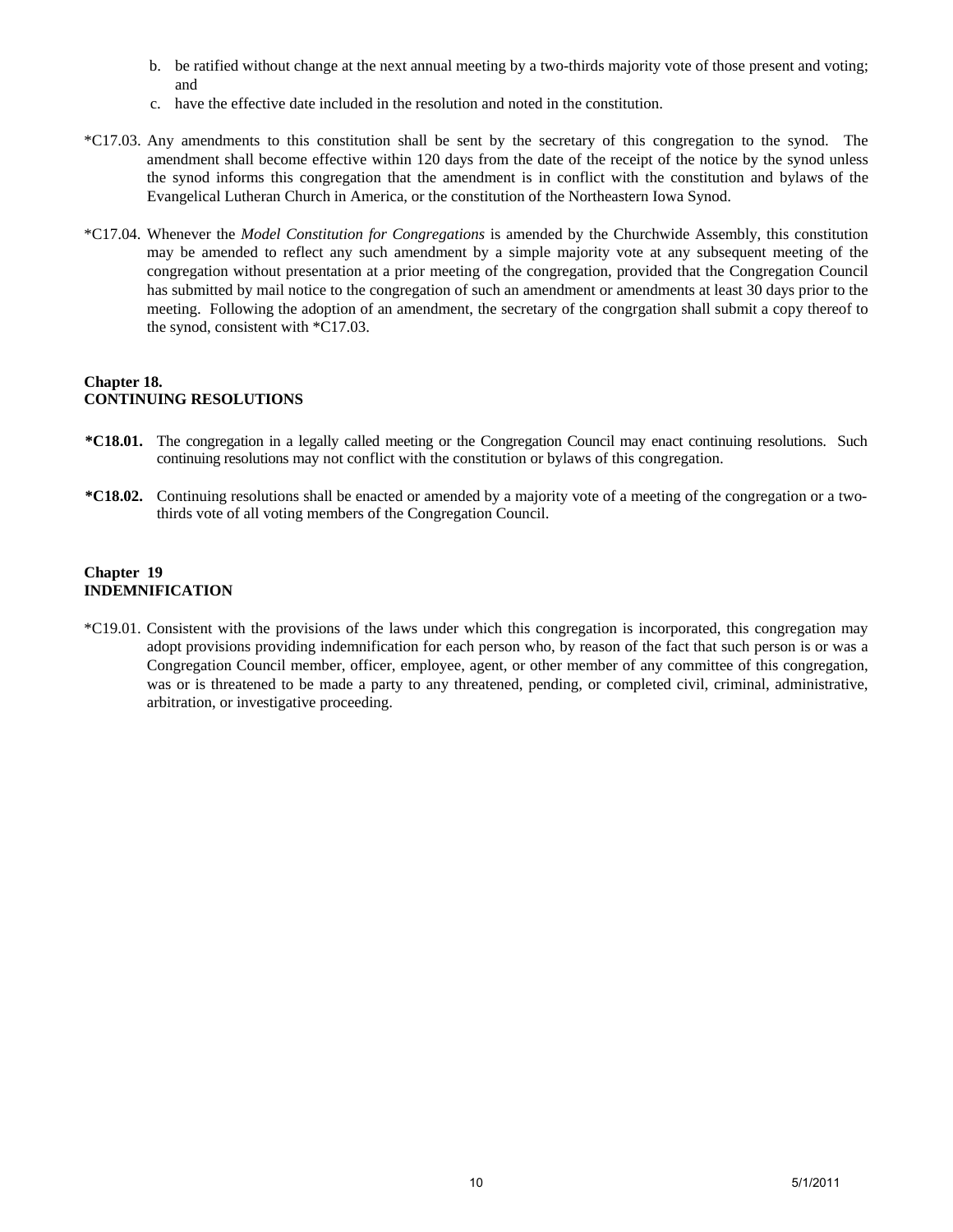# **BYLAWS OF ST. PAUL'S EVANGELICAL LUTHERAN CHURCH**

# **BYLAW I: MEMBERSHIP (Constitution, Chapter 8)**

Active membership includes regular participation in the life, worship, and mission of the congregation through participation in Holy Communion and financial support of the congregation. Persons who do not commune or contribute for a period of one year shall be contacted by the pastor or by persons delegated by the pastors and encouraged to become active. After one additional year of inactivity, these persons shall be placed on the inactive roster. The congregation shall continue to extend pastoral care to persons on the inactive list.

# **BYLAW II: ANNUAL MEETING OF THE CONGREGATION (Constitution, Chapter 10)**

- A. The annual congregational meeting will be held on the last Sunday of April, unless the congregational council otherwise directs.
- B. Each board and organization of the congregation shall furnish a written report to the secretary no later than 21 days before the annual meeting. The report will include the year's activities, finances, and goals for the coming year. An annual report shall be made available to members seven days prior to the annual meeting.
- C. The agenda for the annual meeting shall be prepared by the president of the congregation. It shall include, but not be limited to:
	- 1. Opening worship
	- 2. Secretary's report (minutes and membership statistics)
	- 3. Pastors' report
	- 4. Treasurer's report (financial report)
	- 5. Endowment report
	- 6. Election of officers of the congregation, board chairs and other positions
	- 7. Adoption of budget
	- 8. President's report
	- 9. Resolutions (old and new business)
	- 10. Benediction

# **BYLAW III: DUTIES OF CONGREGATION COUNCIL (Constitution, Chapter 12)**

A. The Congregation Council shall be known as the Church Council and shall consist of the president, presidentelect, secretary and treasurer of the congregation, the chairs of each of the Boards, the Pastors who are called to serve the congregation full-time, and the Director of Administration. A member's place on the Church Council shall be declared vacant if the member a) ceases to be a voting member of this congregation, or b) is absent from two successive regular meetings of the Church Council without cause.

Each member of the Church Council shall have one vote at council meetings, except for the Director of Administration who shall not vote. Should a member's place on the Church Council be declared vacant, the Church Council shall elect, by majority vote, a successor until the next annual meeting.

- B. The Church Council shall have general oversight of the life and activities of this congregation, and in particular its worship life, to the end that everything be done in accordance with the Word of God and the faith and practice of the Evangelical Lutheran Church in America. The duties of the Church Council shall include the following:
	- 1. To lead this congregation in stating its mission, to do long-range planning, to set goals and priorities, and to evaluate its activities in light of its mission and goals.
	- 2. To seek to involve all members of this congregation in worship, learning, witness, service, and support.
	- 3. To oversee and provide for the administration of this congregation to enable it to fulfill its functions and perform its mission.
	- 4. To maintain supportive relationships with the pastor(s) and staff and help them annually to evaluate the fulfillment of their calling or employment.
	- 5. To be examples individually and corporately of the style of life and ministry expected of all baptized persons.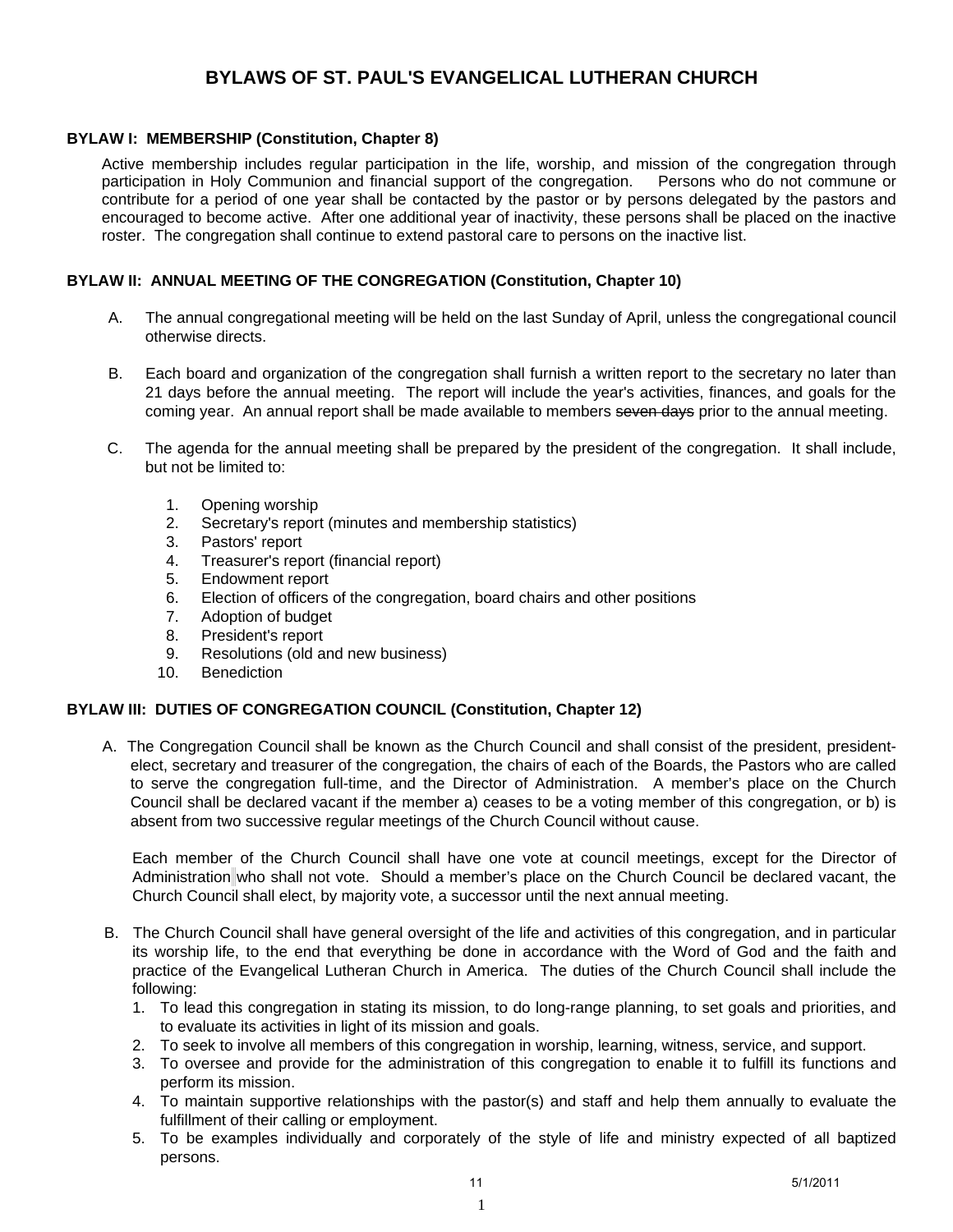- 6. To promote a congregational climate of peace and goodwill, and, as differences and conflicts arise, to endeavor to foster mutual understanding.
- 7. To arrange for pastoral service during the sickness or absence of the pastor.
- 8. To emphasize partnership with the synod and churchwide organization of the Evangelical Lutheran Church in America as well as cooperation with other congregations, both Lutheran and non-Lutheran, subject to established policies of the synod and the Evangelical Lutheran Church in America.
- 9. To recommend and encourage the use of program resources produced or approved by the Evangelical Lutheran Church in America.
- 10. To seek out and encourage qualified persons to prepare for the ministry of the Gospel.
- C. The Church Council shall be responsible for the financial and property matters of this congregation.
	- 1. The Church Council shall be responsible for maintaining and protecting its property and the management of its business and fiscal affairs. It shall have the powers and be subject to the obligations that pertain to such boards under the laws of the State of Iowa, except as otherwise provided herein.
	- 2. The Church Council shall not have the authority to buy, sell, or encumber real property unless specifically authorized at a regular or special meeting of the congregation called for that purpose.
	- 3. The Church Council may enter into contracts of up to 5% of the annual budget for items not included in the budget.
	- 4. The Church Council shall prepare an annual budget for adoption by this congregation, shall supervise the expenditure of funds in accordance therewith following its adoption, and may incur obligations of more than 10% of the annual budget only after approval by a Congregation Meeting. The budget shall include this congregation's full indicated share in support of the wider ministry being carried on in partnership with the synod and churchwide organization.
	- 5. The Church Council shall ascertain that the financial affairs of this congregation are being conducted efficiently, giving particular attention to the prompt payment of all obligations and to the regular forwarding of benevolence monies to the synodical treasurer.
	- 6. The Church Council shall be responsible for this congregation's investments and its total insurance program.
- D. The Church Council shall see that the provisions of this constitution, its bylaws and continuing resolutions are carried out.
- E. The Church Council shall provide a review of the membership roster.
- F. The Church Council shall be responsible for the employment and supervision of the salaried lay workers of this congregation.
- G. The Church Council shall submit a comprehensive report to this congregation at the annual meeting.
- H. The Church Council shall normally meet once a month. Special meetings may be called by a pastor or the president, and shall be called by the president at the request of at least one-half of its members. Notice of each special meeting shall be given to all who are entitled to be present.
- I. A quorum for the transaction of business shall consist of a majority of the members of the Church Council, including the pastor or interim pastor, except when the pastor or interim pastor requests or consents to be absent and has given prior approval to the agenda for a particular regular or special meeting, which shall be the only business considered at that meeting. Chronic or repeated absence of the pastor or interim pastor who has refused approval of the agenda of a subsequent regular or special meeting shall not preclude action by the Church Council, following consultation with the synodical bishop.

# **BYLAW IV: DUTIES OF OFFICERS (Constitution, Chapter 11)**

A. The congregational officers shall include the president, the president-elect, the secretary, and the treasurer.The officers shall be voting members of the congregation. Officers of this congregation shall serve similar offices of the Church Council and shall be voting members of the Church Council.

A president-elect shall be elected by the congregation each year at its annual meeting to serve a two-year term, the first year as president-elect and the second year as president upon the election of a successor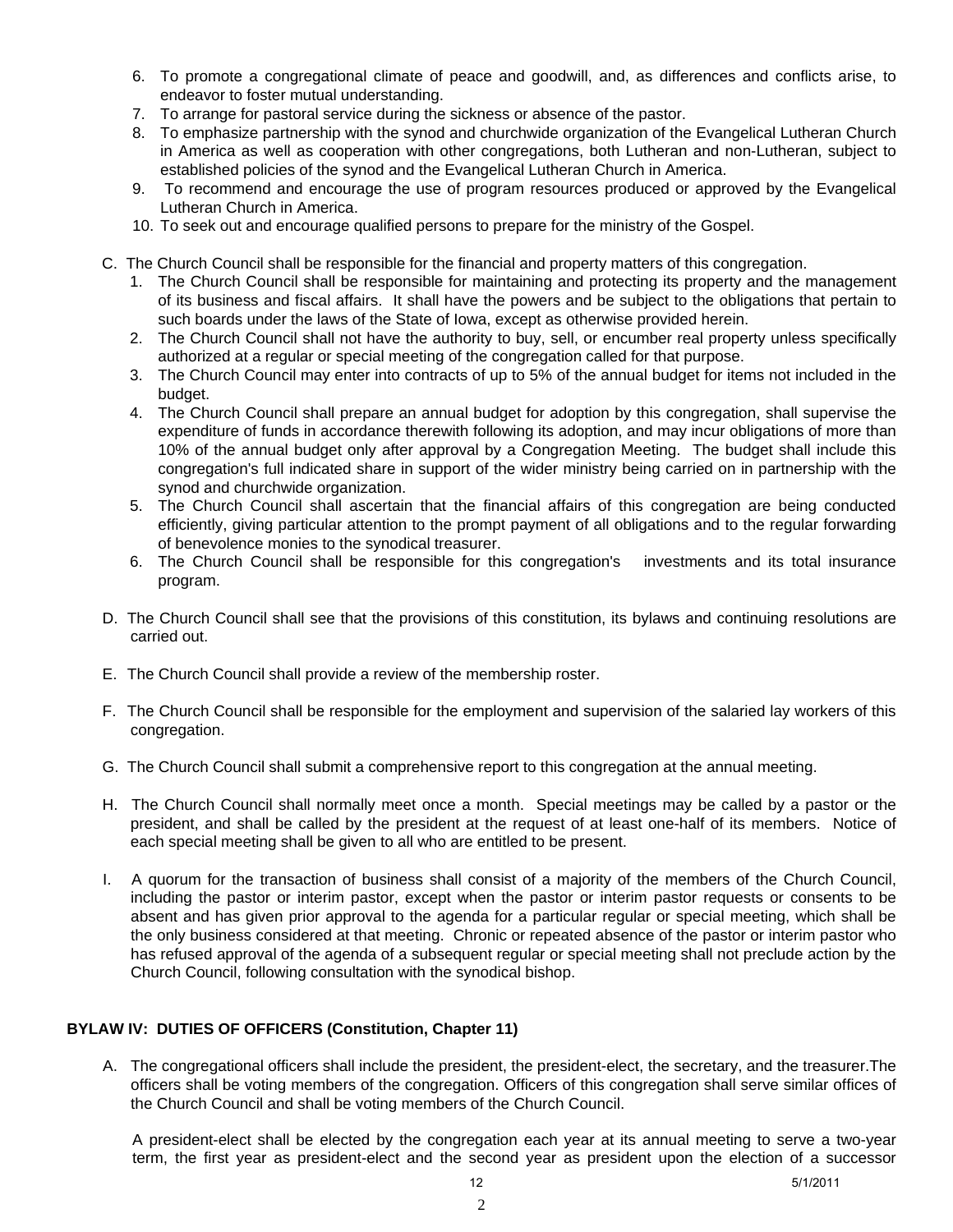president-elect. The secretary and treasurer shall each be elected to a two-year term by the congregation every two years at its annual meeting. Terms shall be staggered.

No officer shall hold more than one office at a time. The president-elect, secretary, and treasurer shall begin their terms at the close of the annual meeting at which they are elected. The secretary and treasurer may be elected for a second two-year term.

Should the office of president be declared vacant, the Church Council shall elect, by majority vote, an interim president, who may be the president elect to assume the office of president for the remaining portion of the vacant term.

Should the office of president-elect, secretary, or treasurer be declared vacant, the Council may elect, by majority vote, a successor to complete the unexpired term.

- B. The president shall:
	- 1. Preside at all meetings of the congregation, the church council, and executive committee without vote except in case of tie.
	- 2. Carry out the will of the congregation as ordered by this constitution, bylaws, and resolutions of the congregation.
	- 3. Deliver an annual report to the congregation.
	- 4. Certify in writing to conferences, synods, and other conventions the delegates elected by the congregation or church council.
	- 5. Execute, in conjunction with the secretary/treasurer, letters of call on behalf of the congregation.
- C. The president-elect shall:
	- 1. Perform the duties of the president in the president's absence, incapacity, or at the president's request.
	- 2. Serve on the finance committee.
	- 3. Perform other duties as requested by the president.
- D. The secretary shall:
	- 1. Cause the proceedings of the congregation and church council to be recorded withcopies made available to congregation members.
	- 2. Cause the proceedings of the executive committee meetings to be recorded.
	- 3. Cause secretarial records to be retained and codified and filed permanently in the church office.
	- 4. Cause attendance records of each council meeting to be kept; advise president of absentees and their reason for absence; cause members having been absent without cause for two regular meetings of the church council to be notified.
	- 5. Announce all church and council meetings and arrange for meeting places.
	- 6. Oversee the maintenance of membership records and the roster of voting members; cause to be prepared a directory of church council and board members.
	- 7. Assist president on agenda items, calling to attention matters deferred or referred to committees for further study and recommendations.
	- 8. Cause a register of congregational and church council resolutions and policies to be maintained; recommend closure when appropriate.
	- 9. Execute, in conjunction with the president, letters of call on behalf of the congregation.
	- 10. Oversee the safekeeping of all official congregational documents (e.g., deeds, mortgages, articles of incorporation, constitution and bylaws, tax returns, etc.).
- E. The treasurer shall:
	- 1. Supervise the financial procedures, records, and investments of the congregation.
	- 2. Cause a monthly statement of income and expense compared to budget to be rendered to the church council.
	- 3. Serve as a co-signer on checks.
	- 4. Serve as chair of the Finance Committee.
	- 5. Deliver an annual financial report to the congregation.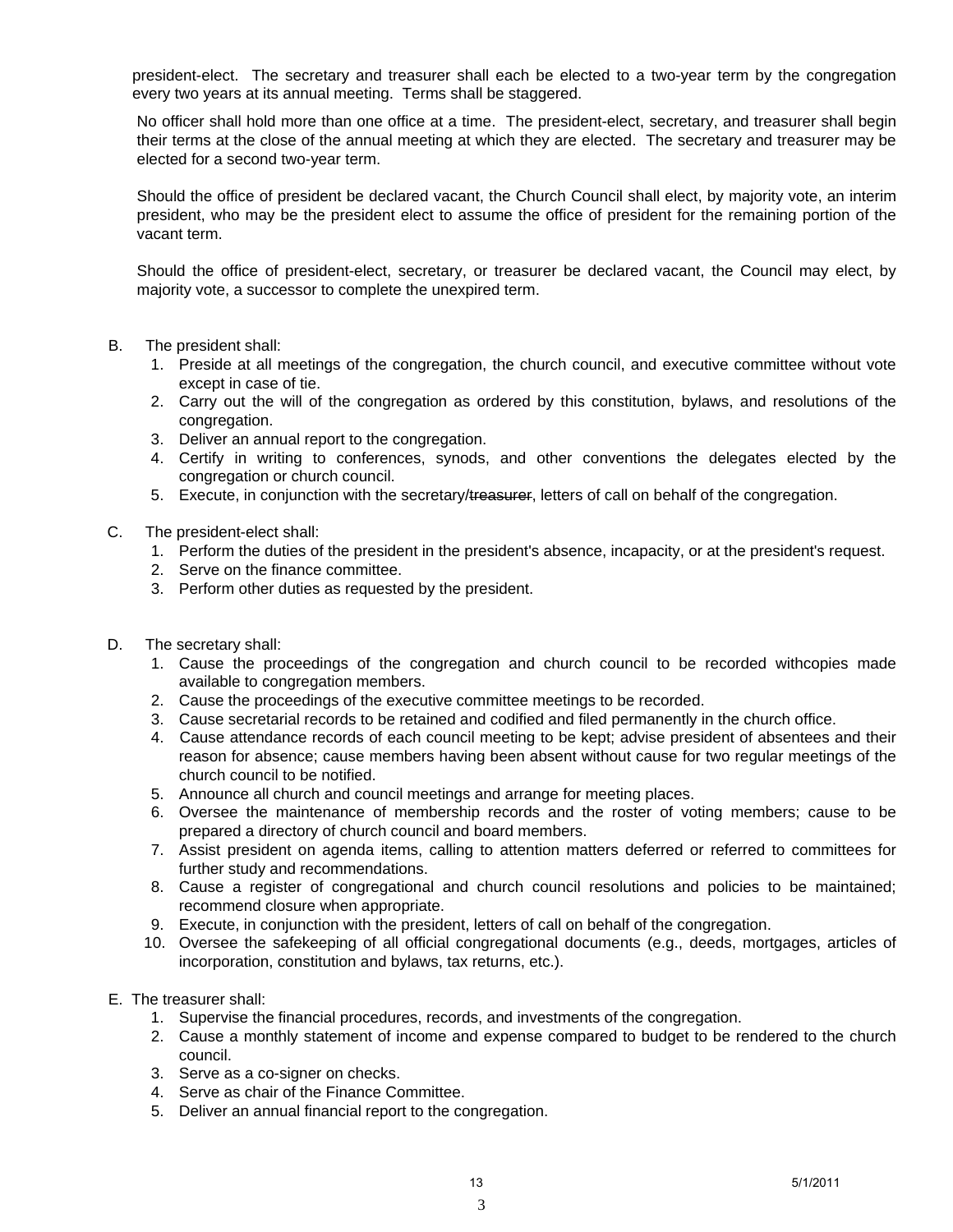# **BYLAW V: AUTHORITY AND FUNCTION OF BOARDS (Constitution, Chapter 13)**

Each board shall consist of five members and a chair elected for two-year terms by the congregation at its annual meeting. All board chairs and the members of all boards other than the School Board shall be members of the congregation. One member of the School Board, other than its chair, may be an individual who is not a member of the congregation. Terms shall be staggered with three positions on each board standing for election each year. Terms shall begin at the close of the annual meeting at which members are elected. No member shall serve on the same board for more than two consecutive full terms.

Should a position on any board become vacant, including that of chair of the board, the Church Council shall elect, by majority vote, a successor to complete the unexpired term.

#### A. FAMILY AND YOUTH BOARD

The family and youth board shall be responsible for developing and implementing an intergenerational partnership with home, congregation, and St. Paul's School to assist families with faith formation. This board shall also develop programming for junior high, senior high and young adults.

#### B. MISSION BOARD

The mission board shall be responsible for planning, oversight and coordination of programs which provide for an active response to the gospel that strives for peace and justice. The work of the board will focus on both local and global evangelism and outreach.

### C. PARISH EDUCATION BOARD

The parish education board shall be responsible for the planning, oversight and coordination of the various educational programs of the congregation (excluding St. Paul's Lutheran School). The board will intentionally provide educational opportunities for all ages in the congregation. Areas of responsibility include, but are not limited to, Sunday School, confirmation ministry, small group ministry, and other programs that support the educational goals of the congregation.

### D. PARISH LIFE BOARD

 The parish life board shall be responsible for planning, oversight and coordination of programs which seek to enhance the communal life of the congregation. The work of the board will focus on, but will not be limited to intergenerational fellowship events, new member orientation, small fellowship groups, intercessory prayer visitation ministries, and volunteer ministry.

# E. SCHOOL BOARD

The school board shall be responsible for the planning and oversight of general operating policies (financial and otherwise) for St. Paul's Lutheran School. This includes periodic review and recommendations regarding the staff salary schedule. The board shall also provide for an active program of public relations and student recruitment within and outside the congregation. When authorized by the church council to fill vacancies on the school staff, the board will oversee the hiring process.

### F. WORSHIP BOARD

 The worship board shall be responsible for planning, oversight and coordination of the programs that contribute to the worship life of the congregation. The work of the board will include, but not be limited to, attention to the following areas: music, worship resources and the development of a worship community at which all are welcome.

### **BYLAW VI: AUTHORITY AND FUNCTION OF COMMITTEES (Constitution, Chapter 13)**

Should a position on any Committee become vacant, including that of Chair of the Committee, the Church Council shall elect, by majority vote, a successor to complete the unexpired term.

 The Head-of-Staff Pastor is ex-officio on all Committees and may designate staff members as ex-officio to committees.

#### A. ANNUAL FUND COMMITTEE

 The Annual Fund Committee shall be responsible for the planning, oversight and coordination of their fundraising activities approved by the Church Council.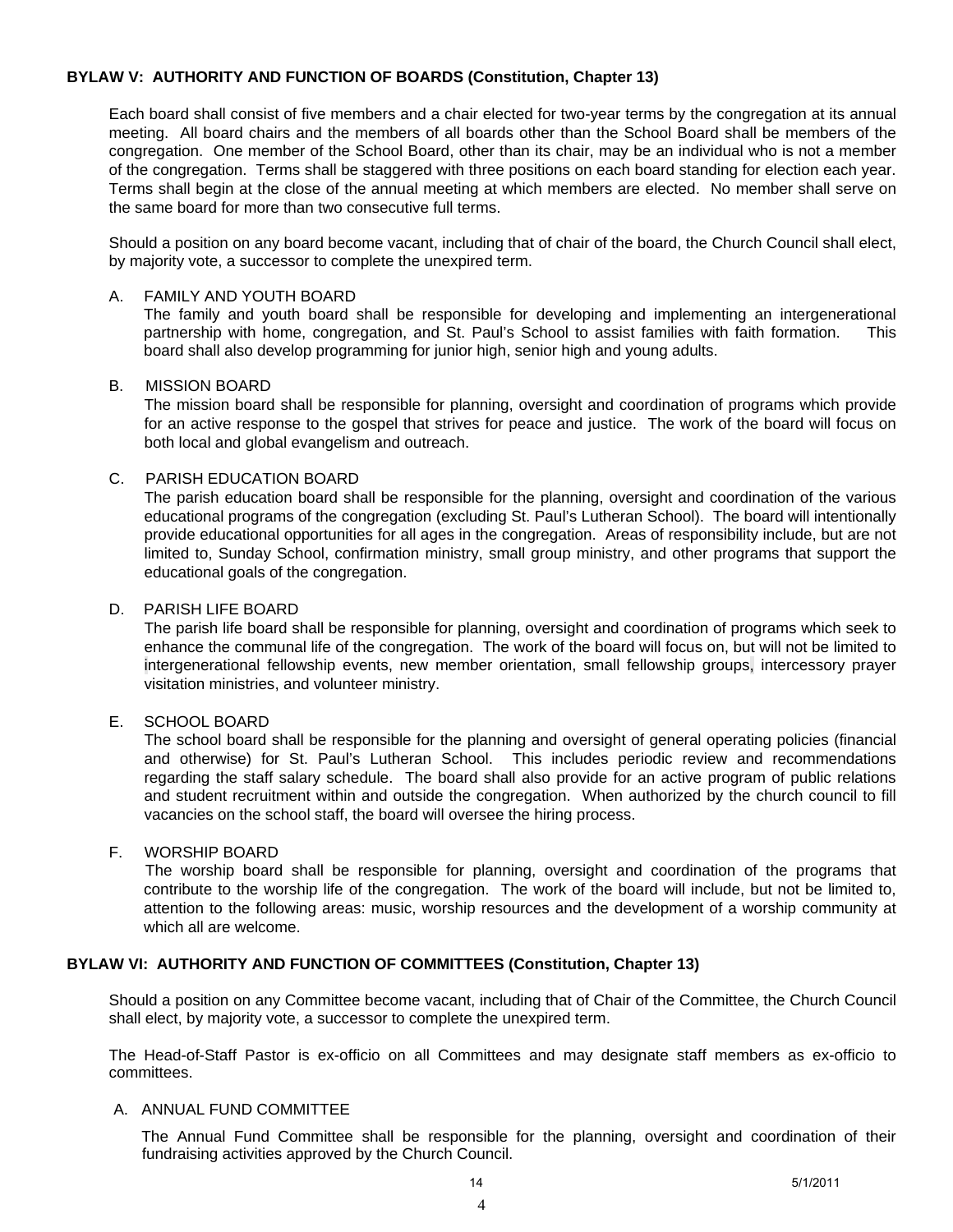The Annual Fund Committee shall consist of the Chair and five or more members appointed by the Church Council. Term of office shall be for two years. Terms of office shall be staggered and members shall be eligible for reappointment.

#### B. AUDIT COMMITTEE

 The Audit Committee shall examine the Congregation's financial records at least once each year and shall present a report thereof, including suggested changes in accounting practices, to the Church Council. The Audit Committee report will be made available to the Congregation.

 The Audit Committee shall consist of three members appointed by the Church Council. Audit Committee members shall not be members of the Church Council. Term of office shall be three years, with one member appointed each year. Members shall be eligible for reappointment.

#### C. CALL COMMITTEE

 When a Pastoral vacancy occurs, a Call Committee of six members shall be appointed by the Church Council. Term of office will terminate at the installation of the newly called Pastor.

#### D. ENDOWMENT COMMITTEE

 The Endowment Committee shall be responsible for the oversight, management, and development of the St. Paul's Faith Forever Endowment Fund according to the terms set forth in the resolution establishing the endowment (6-11-79) or in subsequent revisions approved by the Congregation.

 The Endowment Committee shall consist of the Chair and five members appointed by the Church Council. Term of office shall be for two years. Terms of office shall be staggered and members shall be eligible for reappointment.

#### E. EXECUTIVE COMMITTEE

 The Executive Committee shall have all the powers of the Church Council between meetings of the Church Council and shall be responsible for shaping agendas for regular or special meetings of the Church Council; for evaluation of the Head-of-Staff Pastor; and other tasks delegated by the Church Council. The Executive Committee will keep a record of its activity for the Church Council.

 The Executive Committee shall consist of the President, President-Elect, Treasurer, Secretary and Head-Of-Staff Pastor. The Committee may include other staff for consultation on a regular or temporary basis.

# F. FINANCE COMMITTEE

 The Finance Committee shall provide oversight for the financial affairs of the Congregation and analysis for financial reporting, oversee financial procedures for congregational acquisitions, and shall be responsible for programs of financial management.

 The Finance Committee shall consist of the Treasurer, who shall serve as Chair; the President-Elect; the Chair of the School Board or designee; the Chair of the Property Committee or designee; and two Members-At-Large, with financial management experience, appointed by the Church Council. Members-At-Large shall serve two-year staggered terms of office and shall be eligible for reappointment.

#### G. MUTUAL MINISTRY COMMITTEE

 The Mutual Ministry Committee shall provide for support of the Pastors. The work of the Committee shall include mutual conversation and consultation about the ministry of this Congregation.

 The Mutual Ministry Committee shall consist of six members appointed jointly by the Executive Committee to two-year terms. Terms of office shall be staggered. One member of the Mutual Ministry Committee shall be designated as liaison to the Church Council. No member shall serve for more than two consecutive terms. The remaining term of any vacancy shall be filled in the same manner as the appointment of new members to the Committee.